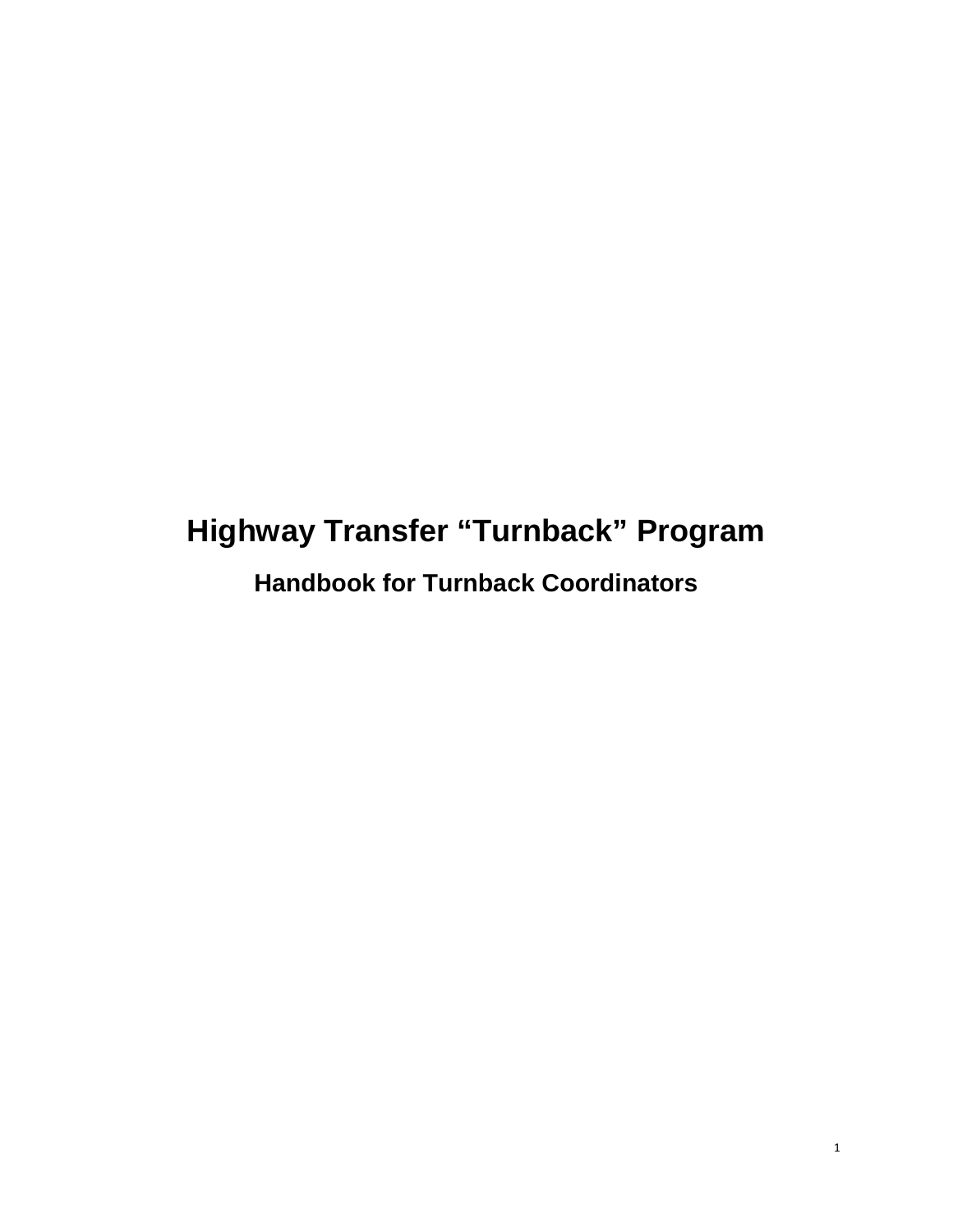# **1.1 Purpose of the Handbook**

The purpose of this handbook is to provide Turnback Coordinators with a framework when working with local municipalities who have an interest in participating in the Highway Transfer "Turnback" Program.

#### **1.2 Guiding Principles of the Handbook**

The intent of this handbook is to provide:

- **1. A clear program process –** to establish a clear process that can be followed by Turnback Coordinators and can be administered consistently throughout each District of the Commonwealth.
- **2. Detailed information –** to ensure that all participants of the Highway Transfer "Turnback" Program are provided the same opportunity to improve the Pennsylvania transportation system.

#### **1.3 Contents**

#### **1.4 Use of this Handbook**

• This handbook should be used as a reference by Turnback Coordinators when working with municipalities.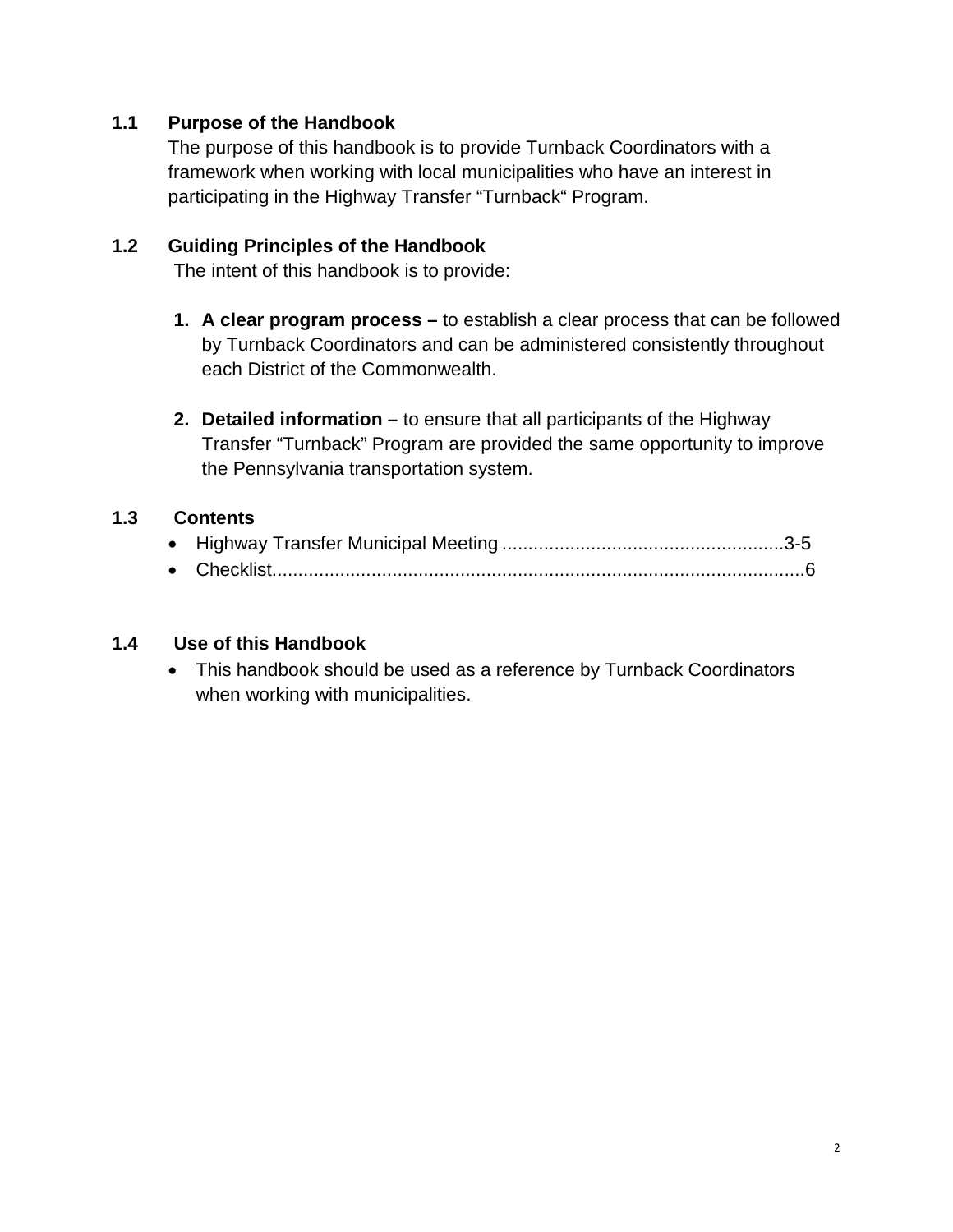# **Checklist for Turnback Coordinators**

**1. Discuss potential Turnback with District Executive and Traffic, Bridge, and Maintenance Units and develop a scope of work while identifying any concerns.**

# **2. Set up an initial meeting with the Municipality**

• Before setting up the initial meeting with the municipality, ensure you are meeting with the proper decision making representatives within the municipality – manager, supervisors, roadmaster, solicitor, or the municipal engineer, for example.

# **3. Determine municipality interest**

- During the first meeting with the municipality, it is important to determine the **intent** and **level of interest** from the municipality to take back the state route.
- There may be legitimate reasons for denying a Turnback project. A list of these items can be found on page 6.

# **4. Visit the proposed Turnback area**

Before executing a Turnback agreement, it is important to participate in site visit.

## **During the visit:**

- o Document existing conditions associated with the roadway or bridge including safety concerns, liability issues, maintenance, and pre-existing conditions.
- o Ensure that the Turnback does not interfere with winter maintenance snow removal routes.
- o Develop a scope of work for the rehabilitation funds.
- $\circ$  Review traffic flow levels, traffic flow interruptions, signal needs, truck traffic, parking and parking restrictions, ordinances, permits and permitting that are both and in place.
- o Document at grade rail crossings that may require a change in responsibility on the public Utilities Commission order or exclusion from the Turnback Agreement.
- o Address drainage concerns. National Pollutant Discharge Elimination System (NPDES) permit, Municipal Separate Storm Sewer System MS4 authorized discharges and storm water conveyances.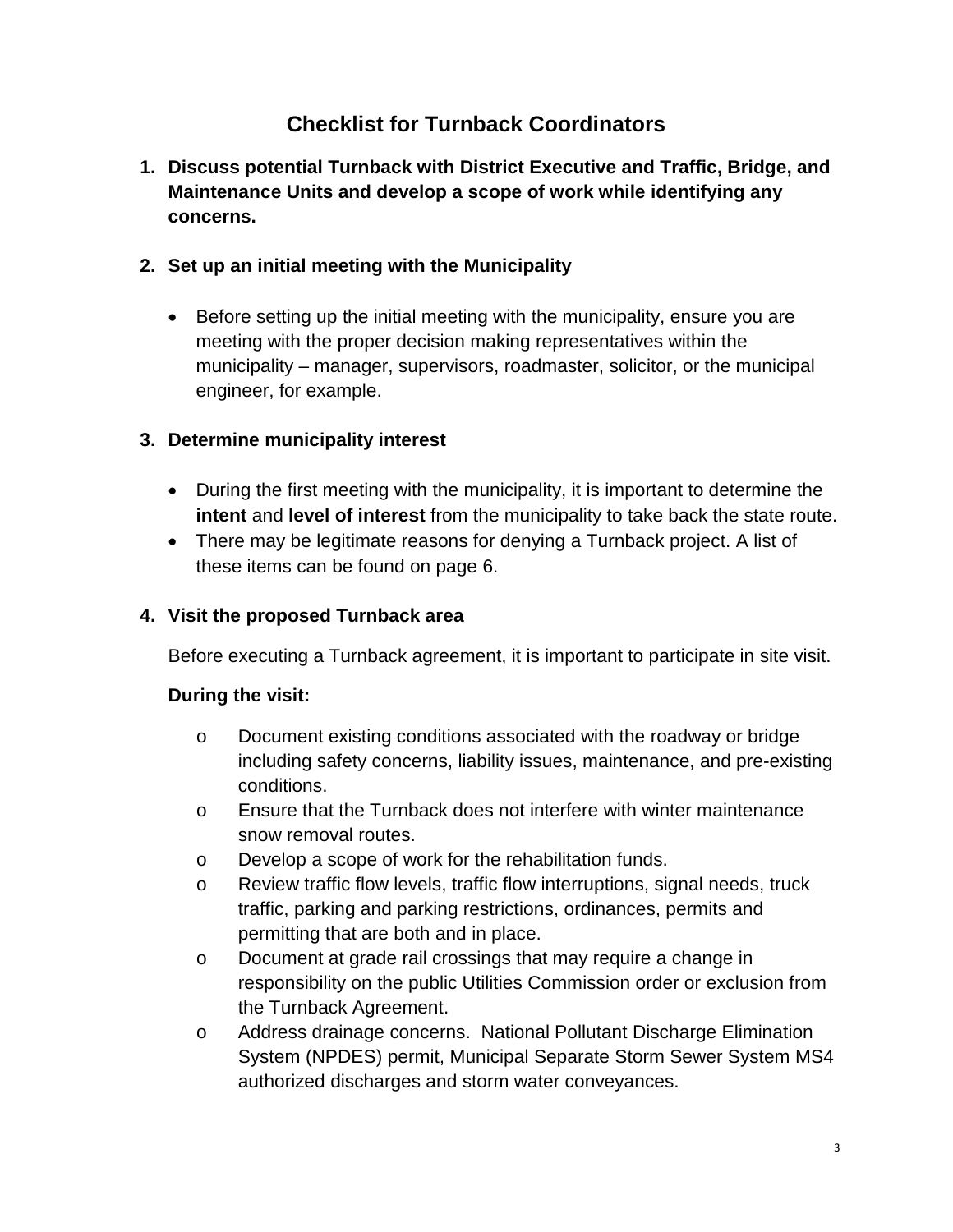$\circ$  Take note of existing traffic control devices – it is responsibility of the municipality to maintain these devices once road is turned back.

# **5. Determine the condition of the roadway**

Be sure to focus on the type of rehabilitation that will need to be done on the roadway.

• Guide the municipality toward proper construction, cost saving processes and new practices.

# 6. **Discuss the turnback of local bridges located on the state route**

Consider and/or discuss the Turnback of local bridges located on the state route that may affect local economic development. Some bridges have weight and width restrictions.

o If possible, try to incorporate low-cost safety improvements in rehabilitation work.

# 7. **Establish the beginning and ending points of the proposed turnback segment**

- Review the beginning and ending points of the turnback segment proposed.
- Ensure that the adjoining municipality has been contacted and asked to participate with their portion of the turnback roadway.

Contacting the adjoining municipality presents a good opportunity to set up a meeting and explain the new turnback program to another group of municipal partners.

# **8. Provide municipal officials with low cost safety improvement information**

- Provide municipalities with available low cost safety improvements to help reduce these incidents on state and local highways.
	- o PennDOT upholds a strong effort to reduce the percentage of facilities on state and local highways.

## **9. Determine the amount of rehabilitation funding needed**

• The Turnback Coordinator and the municipal official will produce an estimate that will determine the amount of funding needed for rehabilitation purposes.

## **10. Discuss the time frame for the work**

• Discuss the two-year timeframe of work from start to completion. Supplemental time extensions are granted for certain exceptions.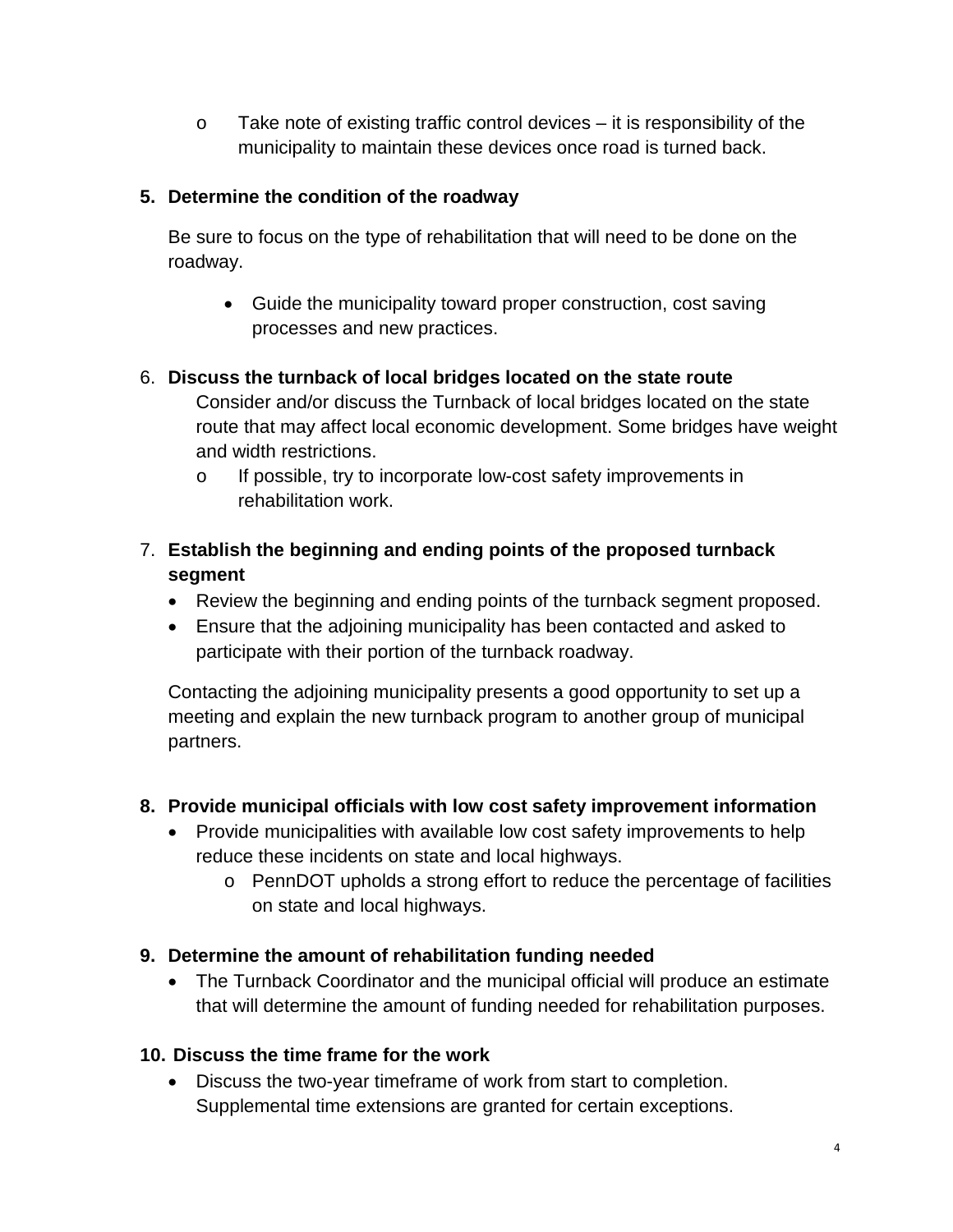- Explain the basis for rehabilitation and annual maintenance payments.
- Explain the need for Turnback completion report.
- Guide the municipality to use the proper bidding requirements for Turnback rehabilitation work.

# **11. Provide assistance with Resolution**

• Assist the municipality with the preparation of an official municipal resolution (PR-997) stating that the municipality authorizes a representative to enter the municipality into a highway transfer agreement.